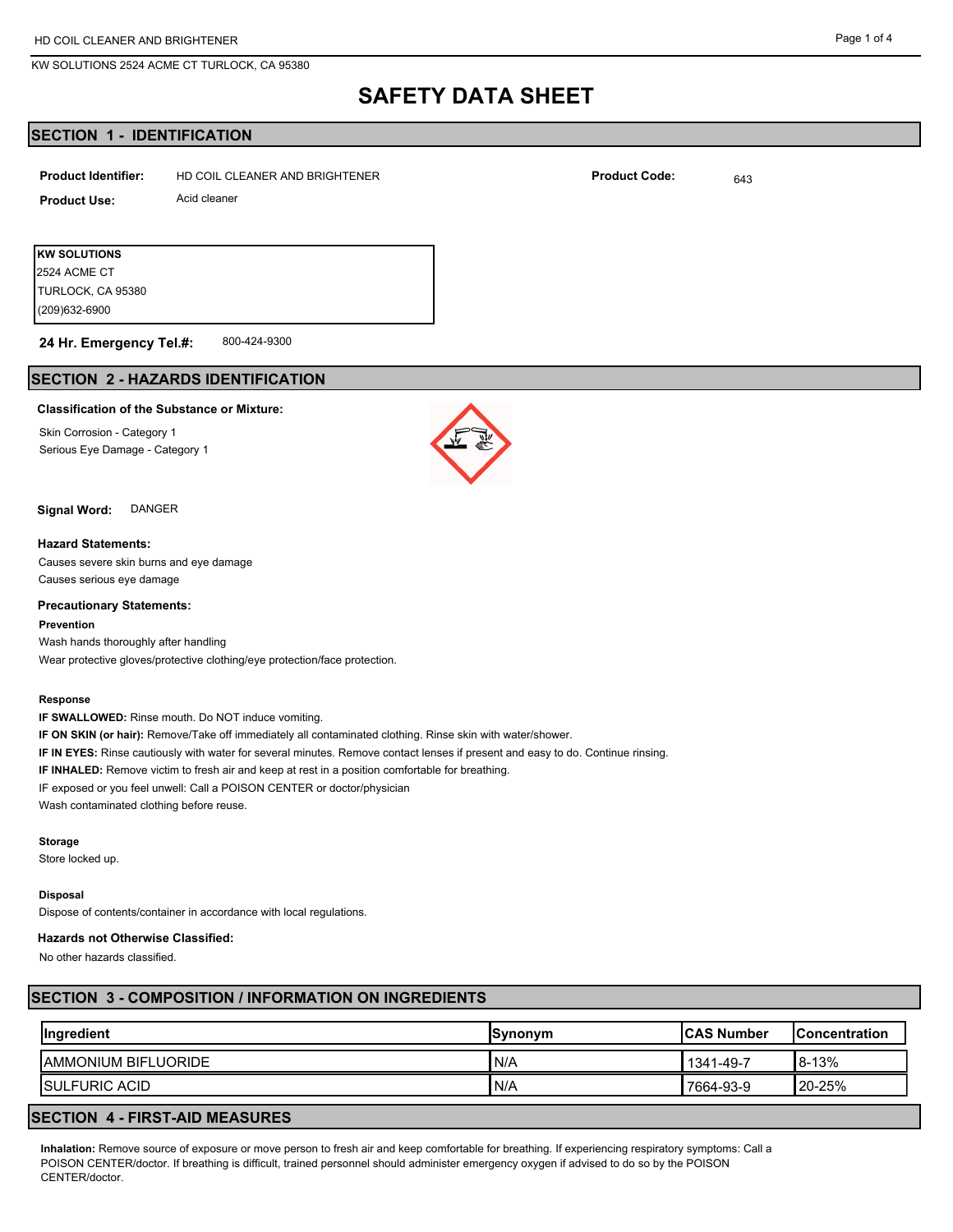# **SAFETY DATA SHEET**

**Skin Contact:** Take off immediately contaminated clothing, shoes and leather goods (e.g. watchbands, belts). Rinse skin with lukewarm, gently flowing water/shower with a flushing duration of 30 minutes. Immediately call POISON CENTER/doctor. Wash contaminated clothing before re-use. **Eye Contact:** Remove source of exposure or move person to fresh air. Rinse eyes cautiously with lukewarm, gently flowing water for several minutes, while holding the eyelids open. Remove contact lenses, if present and easy to do. Continue rinsing for 30 minutes. Take care not to rinse contaminated water into the unaffected eye or into the face. Immediately call a POISON CENTER/doctor.

**Ingestion:** Immediately call a POISON CENTER/doctor. Rinse mouth. If breathing is difficult, trained personnel should administer emergency oxygen if advised to do so by the POISON CENTER/doctor.

**Most Important Symptoms and Effects, both Acute and Delayed:** Causes severe skin burns and eye damage, burning of the mouth, throat, and esophagus.

**Indication of any Immediate Medical Attention and Special Treatment Needed:** Treat symptomatically

#### **SECTION 5 - FIRE-FIGHTING MEASURES**

**Extinguishing Media:** Use water spray, powder, foam, carbon dioxide.

**Special hazards arising from the substance or mixture:** Hot or molten material can react violently with water. Can react with certain metals, such as aluminum, to generate flammable Hydrogen gas.

**Flammability classification (OSHA 29 CFR 1910.106) (Hazcom 2012):** Non flammable

**Hazardous Combustion Products:** Potentially dangerous phosphorus oxides.

**Special protective equipment and precautions for firefighters:** In the event of a fire, wear full protective clothing and NIOSH-approved self-contained breathing apparatus.

#### **SECTION 6 - ACCIDENTAL RELEASE MEASURES**

**Personal precautions, protective equipment and emergency procedures:** Ventilate area of leak or spill. Wear appropriate personal protective equipment as specified in Section 8. Isolate hazard area. Keep unnecessary and unprotected personnel from entering.

**Methods and materials for containment and cleaning up:** SMALL SPILLS (less than 1 gallon): Neutralize with soda ash or cover with dry earth, sand or other non combustible material, place into loosely covered plastic containers for later disposal. If neutralized, material can be diluted into drain. LARGE SPILL: Restrict access to area until completion of clean up. Prevent liquid from entering sewers or waterways. Stop or reduce leak if safe to do so. Dike with inert material (sand, earth, etc.). Collect into plastic containers for disposal. Ensure adequate decontamination of tools and equipment following clean up.

**Special spill response procedures:** Prevent from entering sewers, waterways, or low areas.

#### **SECTION 7 - HANDLING AND STORAGE**

**Precautions for Safe Handling:** Use EXTREME care when diluting with water. Always add acid to water. Wear at least chemical resistant gloves and eye protection, face shield, and chemical resistant garments when handling, moving or using this product. Do not contaminate water, food, or feed by storage or disposal.

**Conditions for Safe Storage:** Keep product in tightly closed container when not in use. Do not drop, roll, or skid drum. Store in a cool, dry, well-ventilated area away from heat or open flame.

**Incompatible Materials:** Reducing agents, wood, paper and other combustibles, iron and other heavy metals, copper alloys and caustic.

## **SECTION 8 - EXPOSURE CONTROLS / PERSONAL PROTECTION**

| <b>Chemical Identity</b> | <b>ICAS Number</b> | 'Type       | <b>Exposure Limit Values</b> | <b>ISource</b> |
|--------------------------|--------------------|-------------|------------------------------|----------------|
| <b>ISULFURIC ACID</b>    | 7664-93-9          | <b>TWA</b>  | $0.2 \text{ mg/m}$ 3         | <b>ACGIH</b>   |
|                          |                    | <b>IPEL</b> | $1 \text{ mg/m}$             | <b>NIOSH</b>   |
|                          |                    | <b>IREL</b> | $1$ mg/m $3$                 | <b>OSHA</b>    |

**Ventilation and engineering measures:** Forced air, local exhaust, or open air is adequate.

**Respiratory Protection:** Not a respiratory irritant unless dealing with a mist form, then wear appropiate NIOSH respirator.

**Skin Protection:** Wear chemical resistant gloves and chemical resistant garments when handling, wash garments before re-use.

**Eye/Face Protection:** Wear safety glasses, goggles and/or face shield to prevent eye contact.

**Other Protective Equipment:** Eye wash facility and emergency shower should be in close proximity.

**General Hygiene Conditions:** Do not eat, drink or smoke when using this product. Wash thoroughly after handling. Remove and wash contaminated clothing before re-use. Handle in accordance with good industry hygiene and safety practice.

#### **SECTION 9 - PHYSICAL AND CHEMICAL PROPERTIES**

Appearance: Colorless clear liquid. Odor: Odorless. pH: <2.0 Melting/Freezing point: No information available. Initial boiling point and boiling range: No information available. Flammability (solid, gas): Non flammable.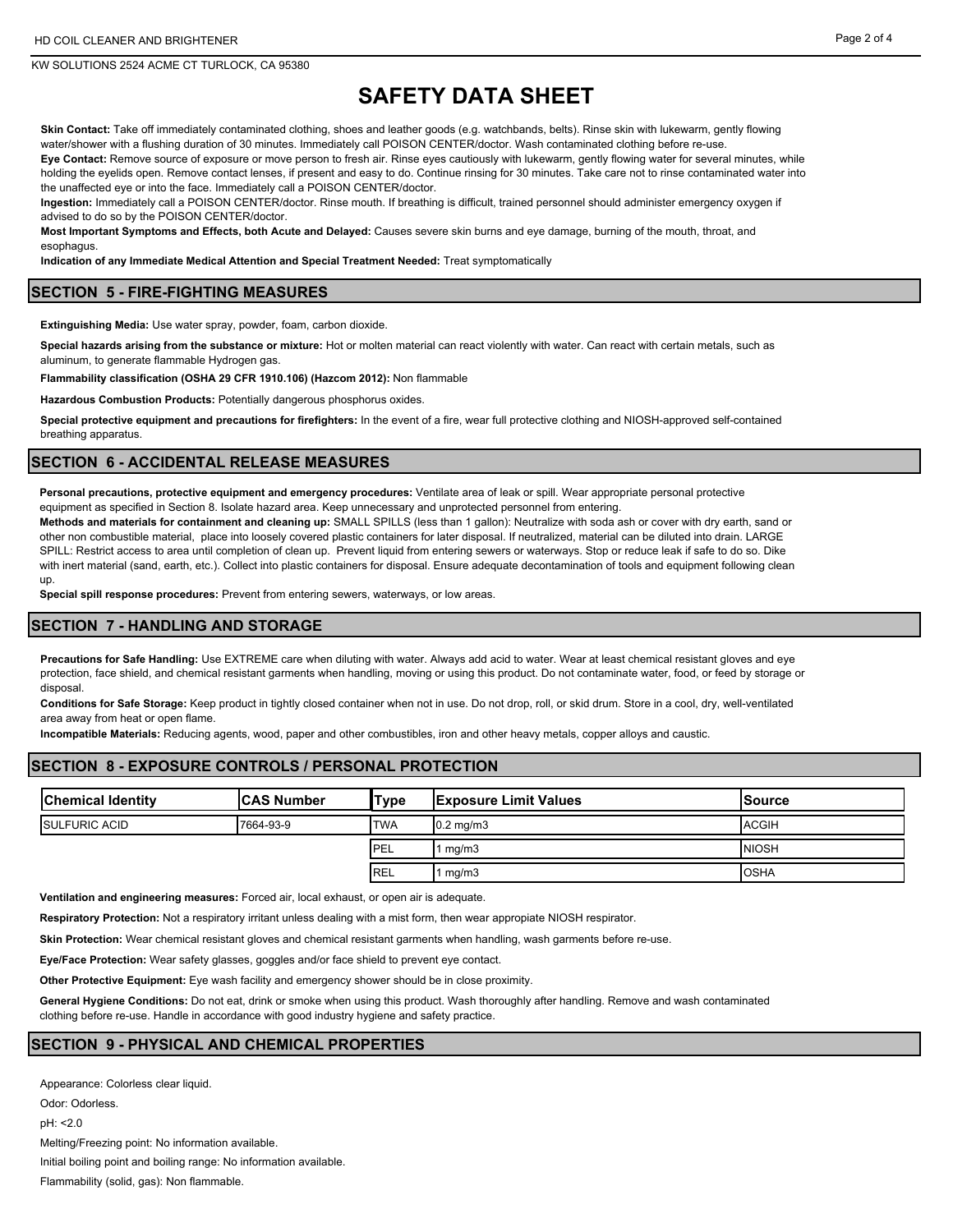## **SAFETY DATA SHEET**

Specific gravity: 1.20 g/mL Solubility in water: Complete Decomposition temperature: No information available. Viscosity: 15-30 cSt at 20ºC / 68ºF

### **SECTION 10 - STABILITY AND REACTIVITY**

**Reactivity:** Reactive with bases, metals, reducing agents and combustible materials **Chemical Stability:** Stable under normal conditions **Possibility of Hazardous Reactions:** May react with incompatible materials **Conditions to Avoid:** Incompatible materials **Incompatible Materials:** Reactive with bases, metals, reducing agents and combustible materials **Hazardous Decomposition Products:** Potentially dangerous phosphorous oxides.

## **SECTION 11 - TOXICOLOGICAL INFORMATION**

#### **Information on likely routes of exposure:**

Routes of entry - inhalation: YES Routes of entry - skin & eye: YES Routes of entry - ingestion: YES

Routes of entry - skin absorption: YES

#### **Potential Health Effects:**

#### **Signs and symptoms of short term (acute) exposure:**

**Inhalation:** Inhalation of the mist may produce severe irritation of respiratory tract, characterized by coughing, choking, shortness of breath, headaches, dizziness, nausea, weakness and/or drowsiness.

**Ingestion:** Corrosive! Swallowing causes severe burns of mouth, throat, and stomach. Severe scarring of tissue, corrosion, permanent tissue destruction and death may result. Symptoms may include severe pain, nausea, vomiting, diarrhea, shock, hemorrhaging and/or fall in blood pressure. Damage may appear days after exposure.

**Skin:** Corrosive! Contact with skin causes irritation or severe burns and scarring with greater exposures.

**Eye:** Corrosive! Causes irritation of eyes, and with greater exposures it can cause burns that may result in permanent impairment of vision, even blindness.

Potential Chronic Health Effects:

Mutagenicity: Not known to have mutagenic effects in humans or animals.

Carcinogenicity: No components are listed as carcinogens by ACGIH, IARC, OSHA, or NTP.

Reproductive effects: No known reproductive effects.

Sensitization to material: Not a known sensitizer.

Specific target organ effects: Irritating and corrosive to mucous membranes.

**Toxicological data:** The calculated ATE values for this mixture are:

ATE oral  $=$  >5000 mg/kg

ATE dermal = No information available.

ATE inhalation = No information available.

#### **SECTION 12 - ECOLOGICAL INFORMATION**

Ecotoxicity: May be harmful to aquatic life.

Persistence and degradability: Not expected to persist. Readily biodegradable.

Bioaccumulation potential: Not expected to bioaccumulate.

Mobility in soil: No information available.

## **SECTION 13 - DISPOSAL CONSIDERATIONS**

**Handling for disposal:** Do not contaminate water, food, or feed by storage and/or disposal. When handling refer to protective measures listed in sections 7 and 8. Empty residue from containers, DO NOT rinse container.

**Method of disposal:** Dispose of in accordance with all applicable federal, state, provincial and local regulations. Contact your local, state, provincial or federal environmental agency for specific rules.